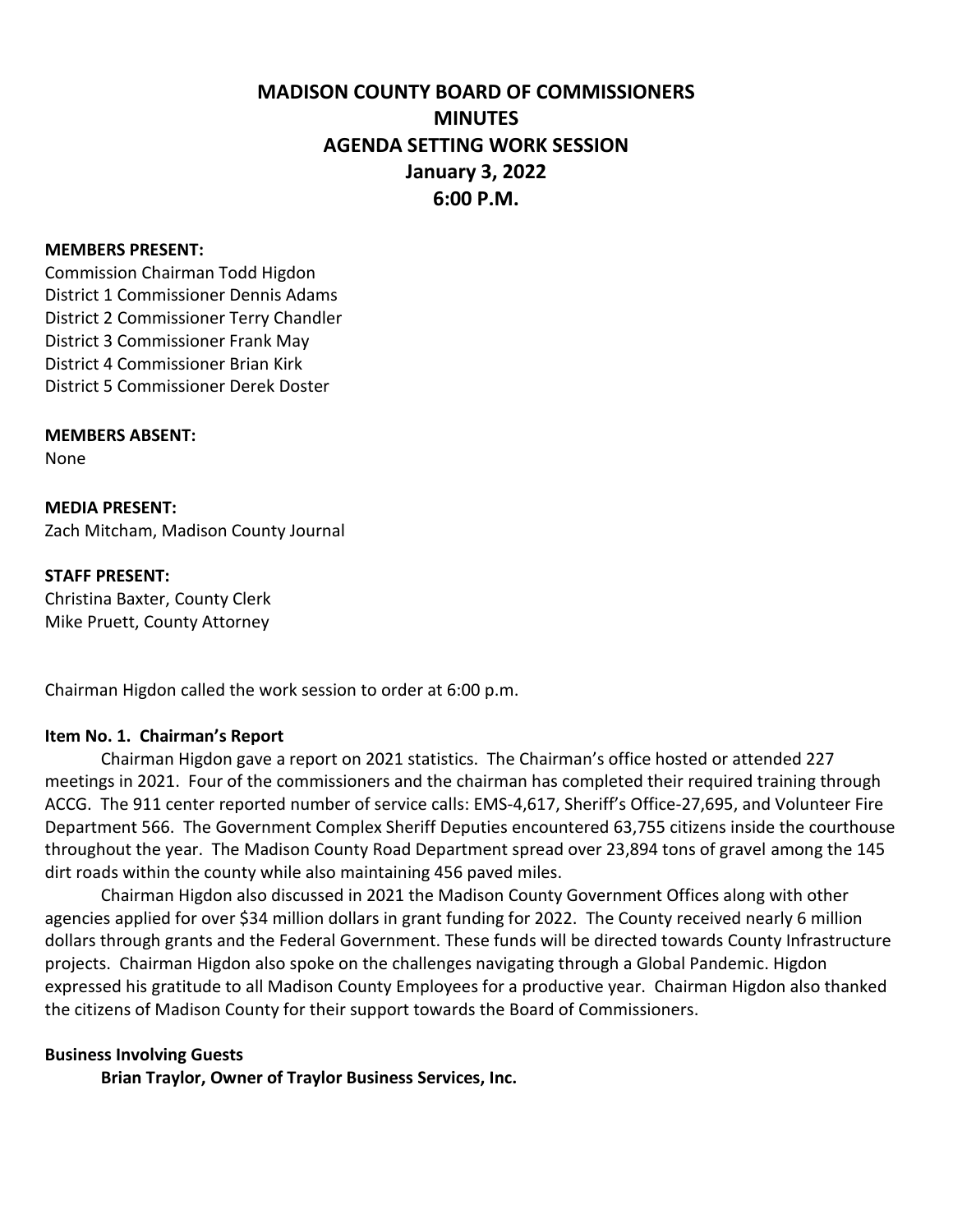Mr. Traylor presented to the Board the assessing process for his company on business personal property. Mr. Traylor explained some of the operations and public communications his company provides. He also explained the wide range of services offered through Traylor Business Services.

**Paul Walton, City of Hull Mayor** 

Mayor Walton was not present.

# **Item No. 2. Hearings and Actions on Zoning Matters**

1. Tim Seymour representing the property of the Dilworth Family LP. He is requesting to rezone the 12.61 ac. property from B to R3 to allow for eight town homes, with 3 units each. The property is located at the corner of Hwy 72 and Foote McClellan Rd. on Map 59 Parcel 8 in District 5.

Planning and Zoning Chairman Scott explained the rezone request and stated Planning and Zoning Commission voted four to zero to approve.

Chairman Higdon asked if anyone would like to speak in favor of the request. Mr. Tim Seymour spoke in favor of.

Chairman Higdon asked if anyone would like to speak in opposition of the request. No one came forward.

On motion by Commissioner Doster and second by Commissioner Chandler the Board voted to deny the rezone request. The vote was as follows: Commissioner Adams, Chandler, May, Kirk and Doster voted Yes to deny.

2. Gyeong Ho Park who was requesting a conditional use permit for a dog kennel of at least 25 breeding dogs. The property is located at 861 Hannah Creek Church Rd. on Map 75 Parcel 5 in District 4.

Planning and Zoning Chairman Scott explained the conditional use request and stated the Planning and Zoning Commission voted four to zero to deny.

Chairman Higdon asked if anyone would like to speak in favor of the request. Mr. David Jordan representing Mr. Gyeong Ho Park spoke in favor of the request.

Chairman Higdon asked if anyone would like to speak in opposition of the request. No one came forward.

The Board spoke with Code Enforcement Officer Christopher Roach regarding ordinances and guidelines pertaining to dog kennels. The Board would like for Planning and Zoning to provide clear guidelines and regulations for this dog kennel and the conditional use being requested.

On motion by Commissioner Kirk and second by Commissioner Chandler the Board voted to remanded back to Planning and Zoning. The vote was as follows: Commissioner Adams, Chandler, May, Kirk and Doster voted Yes to remand.

3. Clint Larkin is requesting his company Highpoint Bailey LLC. be allowed to rezone his two parcels, the first is Map 45 Parcel 173 that is 13.93 ac. zoned A1. The second parcel is on Map 45 Parcel 181 that is 8.15 ac. zoned A1. He would like rezone these properties to R1 to combine for a major subdivision of 13 lots. The properties are located on Spratlin Mill Rd. in District 3.

Planning and Zoning Chairman Scott explained the rezone request and stated Planning and Zoning Commission voted four to zero to approve.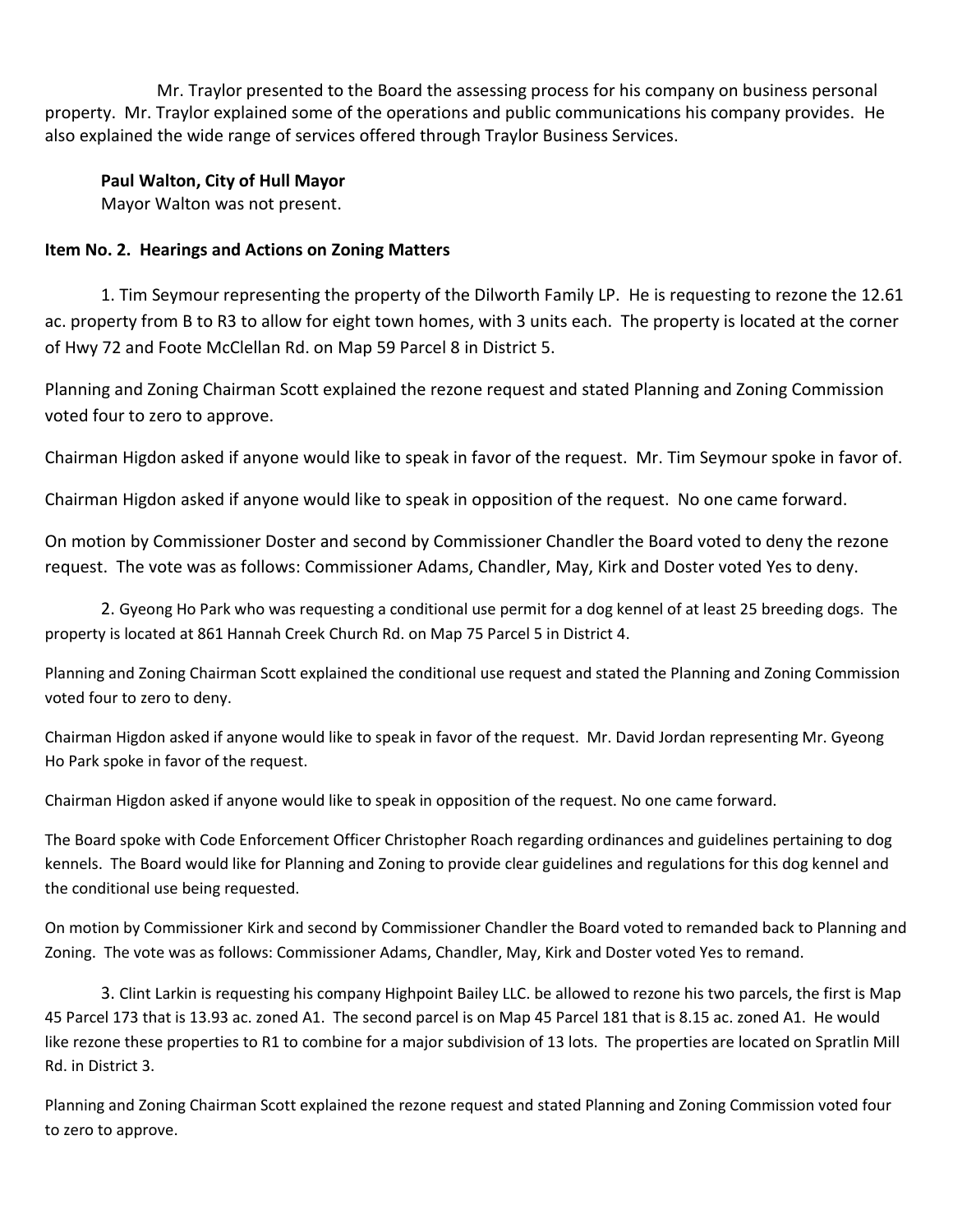Chairman Higdon asked if anyone would like to speak in favor of the request. No one came forward.

Chairman Higdon asked if anyone would like to speak in opposition of the request. No one came forward.

On motion by Commissioner Doster and second by Commissioner Chandler the Board voted to approve the rezone request with preliminary plat approval. The vote was as follows: Commissioner Adams, Chandler, May, Kirk and Doster voted YES to approve with preliminary plat approval.

4. Rhonda Black was representing her mother, Roberta Dove. She would like to rezone 2.07 ac. for her 30.47 ac. property. She would like to give this to her son where he currently lives. The property is zoned A1 she would like to rezone this parcel to RR. The property is located on Map 64 Parcel 16 at 4140 Hwy 29 North in District 4.

Planning and Zoning Chairman Scott explained the rezone request and stated the Planning and Zoning Commission voted four to zero to approve.

Chairman Higdon asked if anyone was in favor of the request. Ms. Rhonda Black spoke in favor of.

Chairman Higdon asked if anyone would like to speak in opposition. No one came forward.

On motion by Commissioner Kirk and second by Commissioner May the Board voted to approve the rezone request. The vote was as follows: Commissioner Adams, Chandler, May, Kirk and Doster voted YES.

5. Logan Waters he was representing Axitan Inc. They were wanting a variance on a new building, to allow it to exceed the max. 35' building height. The property is located in at 25 Madico Dr., on Map 83 Parcel 5-01 in District 4

Planning and Zoning Chairman Scott explained the variance request and stated the Planning and Zoning Commission voted four to zero to approve.

Chairman Higdon asked if anyone would like to speak in favor of the request. Mr. Logan Waters spoke in favor of.

Chairman Higdon asked if anyone would like to speak in opposition to the request. No one came forward.

Commissioner Adams abstained his vote for conflict of interest and explained his situation to the Board.

On motion by Commissioner Chandler and second by Commissioner Kirk the Board voted to approve the variance height is increased to 75 foot. The vote was as follows: Commissioner Chandler, May, Kirk and Doster voted YES.

Items 6 and 7 were taken as one vote.

6. Daniel Hardigree is representing his company Triple M Land Holdings LLC. He is requesting to rezone his 9.3 ac. parcel from A1 to RR to subdivide into 4 parcels. The property is located at 11626 Wildcat Bridge Rd. on Map 65 Parcel 32 in District 4.

7. Daniel Hardigree, he was representing his company Triple M Land Holdings LLC. He was requesting to rezone his 5.88 ac. parcel from A1 to RR to subdivide into 3 parcels. The property is located on Wildcat Bridge Rd. on Map 65 Parcel 32 in District 4.

Planning and Zoning Chairman Scott explained the rezone request and stated the Planning and Zoning Commission voted four to zero to deny.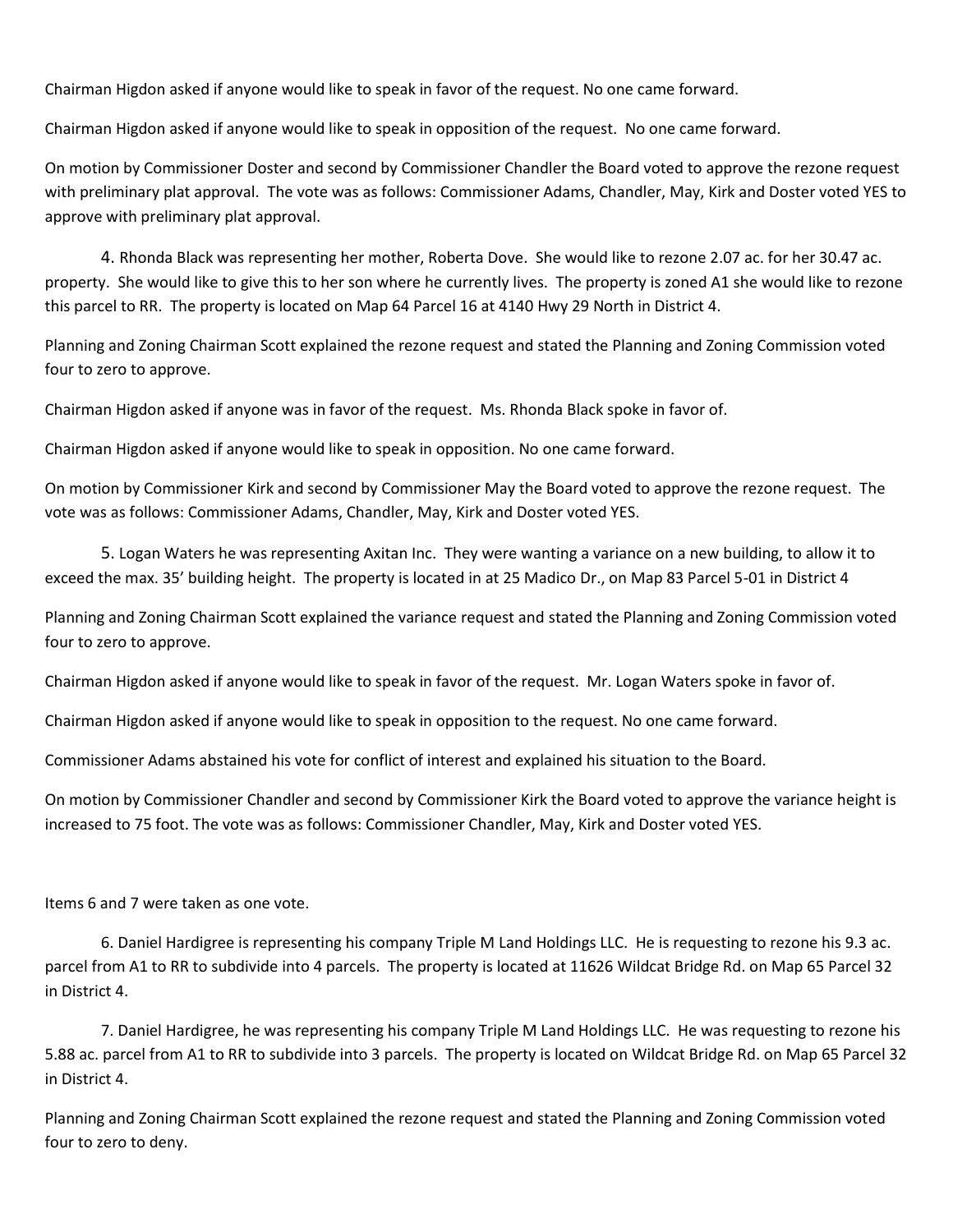Chairman Higdon asked if anyone would like to speak in favor of the request. Mr. Daniel Hardigree spoke in favor of.

Chairman Higdon asked if anyone would like to speak in opposition of the request. Mr. Travis Adams and his wife, Mr. Neal Miller, Brandon Sexton and Brett Summers spoke in opposition.

On motion by Commissioner Kirk and Second by Commissioner Adams the Board voted to remand the rezone request back to Planning and Zoning. The vote was as follows: Commissioner Adams, Chandler, May, Kirk and Doster voted YES.

8. Zoning Ordinances: Codification of the Zoning Ordinance and Storm Water Ordinance.

Planning and Zoning Chairman Scott explained to the board the codification and stated Planning and Zoning Commission voted four to zero to approve.

County Attorney, Mr. Mike Pruett clarified this codifications did not include any changes to the ordinance other than just the codification of previously amended ordinances.

On motion by Commissioner Doster and second by Commissioner Chandler the Board voted to approve the codification of the Zoning ordinance and the Storm Water Ordinance. The vote was as follows: Commissioner Adams, Chandler, May, Kirk and Doster voted YES.

### **OLD BUSINESS:**

### **Item No. 3. Discuss Request for Proposals for the Comprehensive Plan**

Christopher Roach approached the Board with his recommendations on two consulting firms for the Comprehensive plan. After Board discussion the consensus was to schedule two separate zoom interviews with Hall Consulting, Inc. and Southern Prosperity Consulting.

# **Item No. 4. Discuss the department structure of Planning and Zoning/Building Inspection/ Code Enforcement as one department**

The Board discussed the current structure of the three offices. The Board agreed to keep Christopher Roach as the department head of Planning and Zoning and Code Enforcement. Building Inspections will be a standalone department with no department head and the building inspection, Eddie Pritchett to report to the Chairman.

### **NEW BUSINESS:**

# **Item No. 5. Consider adopting a Resolution Supporting Reform to Georgia's Annexation Dispute Resolution Law**

On motion by Commissioner Adams and second by Commissioner Kirk the Board voted to approve the Resolution Supporting Reform to Georgia's Annexation Dispute Resolution Law. The vote was as follows: Commissioner Adams, Chandler, May, Kirk and Doster voted YES.

# **Item No. 6. Consider reappointing Michael Baker to the Board of Assessors**

On motion by Commissioner Chandler and second by Commissioner May the Board voted to approve reappointing Mr. Michael Baker to the Board of Assessors. The vote was as follows: Commissioner Adams, Chandler, May, Kirk and Doster voted YES.